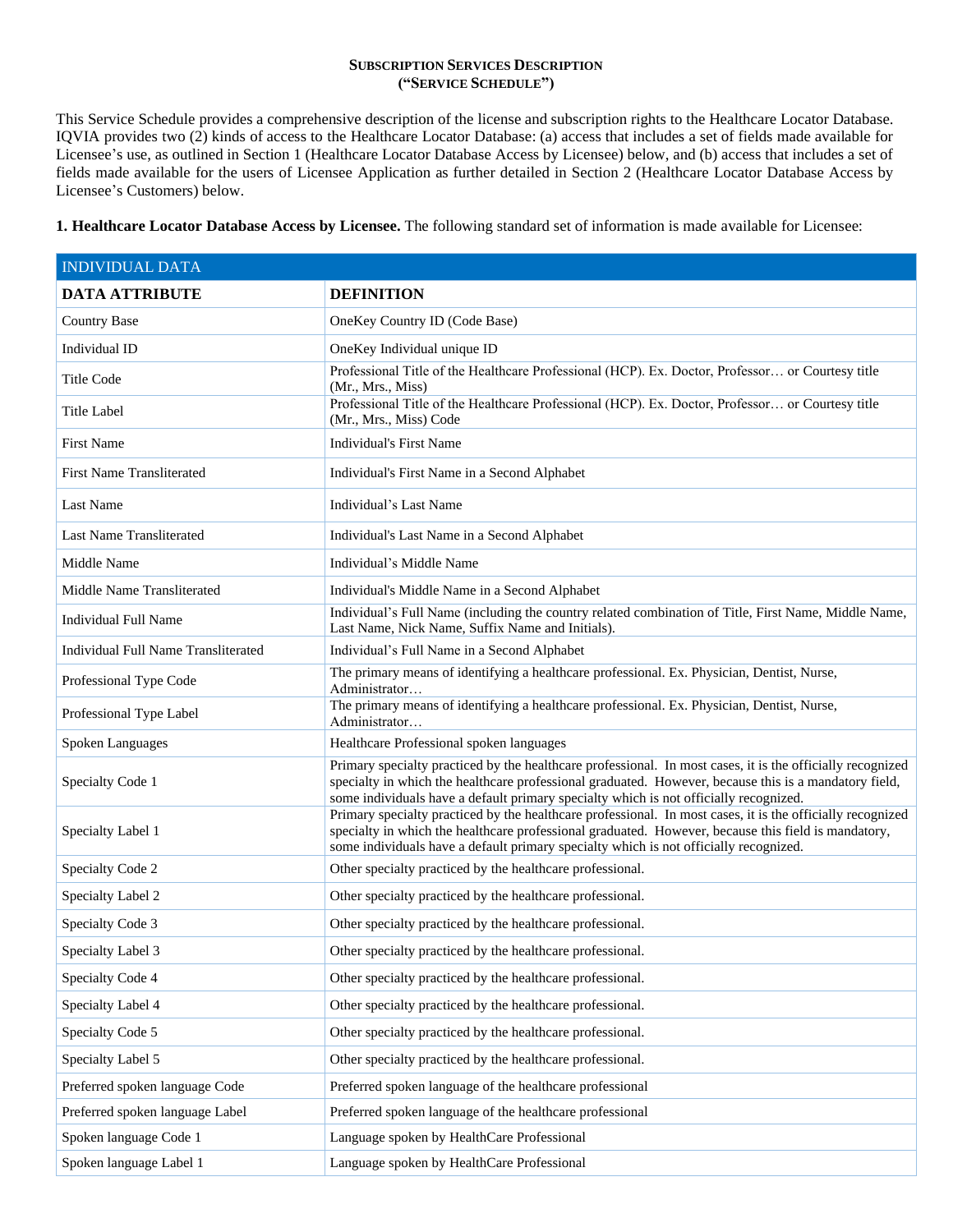| Spoken language Code 2       | Other Language spoken by HealthCare Professional                                                              |
|------------------------------|---------------------------------------------------------------------------------------------------------------|
| Spoken language Label 2      | Other Language spoken by HealthCare Professional                                                              |
| Spoken language Code 3       | Other Language spoken by HealthCare Professional                                                              |
| Spoken language Label 3      | Other Language spoken by HealthCare Professional                                                              |
| Spoken language Code 4       | Other Language spoken by HealthCare Professional                                                              |
| Spoken language Label 4      | Other Language spoken by HealthCare Professional                                                              |
| Spoken language Code 5       | Other Language spoken by HealthCare Professional                                                              |
| Spoken language Label 5      | Other Language spoken by HealthCare Professional                                                              |
| National Health System Code  | Defines the status of the Healthcare Professional (HP) towards the NHS, in term of pricing.<br>reimbursement. |
| National Health System Label | Defines the status of the Healthcare Professional (HP) towards the NHS, in term of pricing,<br>reimbursement. |
| <b>Individual Status</b>     | Valid - Invalid                                                                                               |

| <b>ACTIVITY - AFFILIATION</b>                    |                                                                                                                                                                                                                                   |
|--------------------------------------------------|-----------------------------------------------------------------------------------------------------------------------------------------------------------------------------------------------------------------------------------|
| <b>DATA ATTRIBUTE</b>                            | <b>DEFINITION</b>                                                                                                                                                                                                                 |
| Activity ID                                      | Healthcare Locator Activity ID. Activity is the affiliation<br>between a healthcare professional and a workplace                                                                                                                  |
| Role Code                                        | Identifies the health professional's role at a workplace. Ex.<br>Director, Manager Depending on the workplace type, this<br>field can be mandatory or not                                                                         |
| Role Label                                       | Identifies the health professional's role at a workplace. Ex.<br>Director, Manager Depending on the workplace type, this<br>field can be mandatory or not                                                                         |
| Primary Activity                                 | Activity where the healthcare professional spends most of<br>his/her time and is therefore more likely to be seen or visited                                                                                                      |
| <b>Activity Phone</b>                            | International Phone number of the healthcare professional at<br>a workplace.                                                                                                                                                      |
| <b>Activity Fax</b>                              | Primary fax number of the healthcare professional at a<br>workplace                                                                                                                                                               |
| <b>Activity Website</b>                          | Web site of the HCP at a workplace                                                                                                                                                                                                |
| <b>Consultation Price</b>                        | <b>Consultation Price</b>                                                                                                                                                                                                         |
| Individual Status in Host Application            | HealthCare Professional status on the application that<br>integrates the SDK (Opt-in: HCP is recorded in Application's<br>database, None: No specific information, Opt-out: HCP has<br>asked to be opt-out from this application) |
| <b>Appointment Application</b>                   | Solution used by patients to take appointment with the<br>healthcare professional                                                                                                                                                 |
| Act Opening Hours: Mon, Tue 1,2,3,4 Start        | The Healthcare Professional receives the patients from this<br>time (HHMM format) for a Period in the year, a Day in the<br>week and a Period in the day                                                                          |
| Act Opening Hours: Mon, Tue, 1,2,3,4 End         | The Healthcare Professional receives the patients until this<br>time (HHMM format) for a Period in the year, a Day in the<br>week and a Period in the day                                                                         |
| Act Opening Hours: Mon, Tue, 1,2,3,4 Appointment | The Health care Professional receives the patients by<br>appointment for a day in the week and a period in the day                                                                                                                |
| <b>Activity Status</b>                           | Valid - Invalid                                                                                                                                                                                                                   |

| WORKPLACE - ORGANIZATION – ACCOUNT |                                        |  |
|------------------------------------|----------------------------------------|--|
| DATA ATTRIBUTE                     | <b>DEFINITION</b>                      |  |
| Parent Workplace ID                | Healthcare Locator Parent Workplace ID |  |

## IQVIA Confidential Information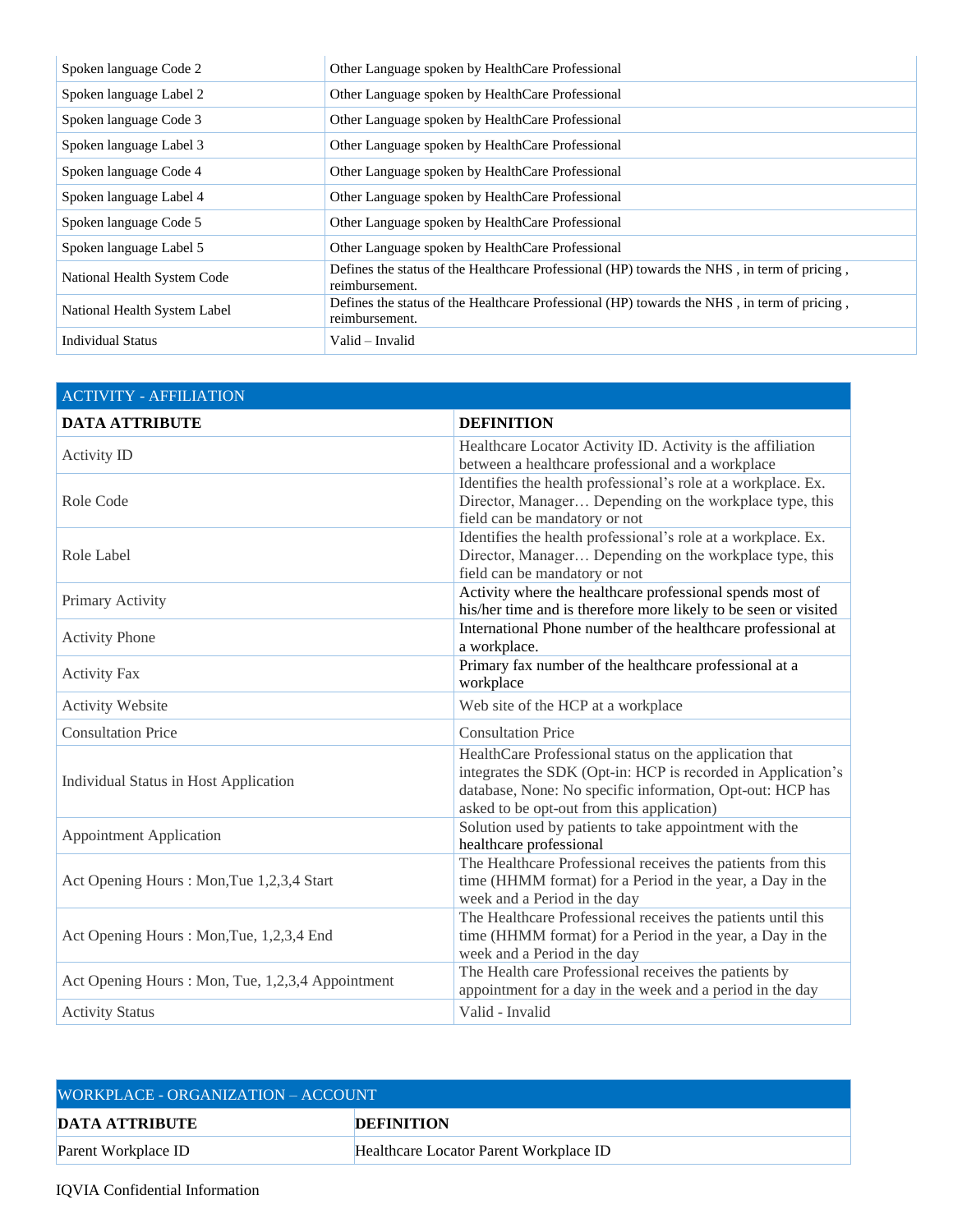| Parent Workplace Name                 | Usual name of the Parent workplace                                                                                                                  |
|---------------------------------------|-----------------------------------------------------------------------------------------------------------------------------------------------------|
| Parent Workplace Name Transliterated  | Parent Workplace Name in a Second Alphabet                                                                                                          |
| Parent Workplace Phone                | Parent Workplace telephone number                                                                                                                   |
| Parent Workplace Fax                  | Parent Workplace Fax number                                                                                                                         |
| Parent Workplace Website              | Parent Workplace Website URL                                                                                                                        |
| Parent Workplace Email                | First email address at the workplace level. It is a generic (not nominative)<br>email address of the workplace. Example : pedgen.secret@nck.aphp.fr |
| Workplace ID                          | Healthcare Locator Workplace ID                                                                                                                     |
| <b>Workplace Name</b>                 | Official name for the Workplace                                                                                                                     |
| <b>Workplace Name Transliterated</b>  | Workplace Name in a Second Alphabet                                                                                                                 |
| Workplace Type Code                   | Workplace Type                                                                                                                                      |
| Workplace Type Label                  | Workplace Type                                                                                                                                      |
| <b>Workplace Phone</b>                | Workplace telephone number                                                                                                                          |
| Workplace Fax                         | Workplace Fax number                                                                                                                                |
| Workplace Website                     | Workplace Website URL                                                                                                                               |
| Workplace Email                       | First email address at the workplace level. It is a generic (not nominative)<br>email address of the workplace. Example: pedgen.secret@nck.aphp.fr  |
| Wkp Opening Hours: Mon, Tue 1,2 Start | Workplace Opening Hours, 2 time slots per day, Monday to Sunday                                                                                     |
| Wkp Opening Hours: Mon, Tue, 1,2 End  | Workplace Closing Hours, 3 time slots per day, Monday to Sunday                                                                                     |
| <b>Workplace Status</b>               | Valid - Invalid                                                                                                                                     |

| Address ID                                    | <b>Healthcare Locator Address ID</b>                                                                                                                                       |
|-----------------------------------------------|----------------------------------------------------------------------------------------------------------------------------------------------------------------------------|
| Long Address Label                            | Address label (in most of cases: street name $+$ street type $+$ house number).<br>Limited to 32 characters                                                                |
| Long Address Label Transliterated             | Long Address Label in a Second Alphabet                                                                                                                                    |
| <b>Address Extension Label</b>                | Complementary address information. Ex. floor, office number, suite                                                                                                         |
| <b>Address Extension Label Transliterated</b> | Complementary address information in a Second Alphabet                                                                                                                     |
| <b>Building Label</b>                         | The name of the building in which the workplace is located. The Building<br>Label is complementary information about the address (e.g. Trump Tower,<br>Dorset House, etc.) |
| <b>Country Code</b>                           | ISO-2 country code like FR, GB, DE                                                                                                                                         |
| County Code                                   | <b>County Code</b>                                                                                                                                                         |
| County Label                                  | County Code                                                                                                                                                                |
| <b>County Label Transliterated</b>            | County Code in a Second Alphabet                                                                                                                                           |
| <b>City Code</b>                              | City Code                                                                                                                                                                  |
| <b>City Name</b>                              | <b>City Name</b>                                                                                                                                                           |
| <b>City Name Transliterated</b>               | City Name in a Second Alphabet                                                                                                                                             |
| Postal Code                                   | Postal code or zip code                                                                                                                                                    |
| Long Postal Code                              | Complete postal code                                                                                                                                                       |
| <b>Full Address</b>                           | Address' (building label + long label + extension label) + long postal code +<br>city name + county label                                                                  |
| <b>Full Address Transliterated</b>            | Full Address in a second Alphabet                                                                                                                                          |
| Longitude                                     | Geocoding coordinates                                                                                                                                                      |
| Latitude                                      | Geocoding coordinates                                                                                                                                                      |

IQVIA Confidential Information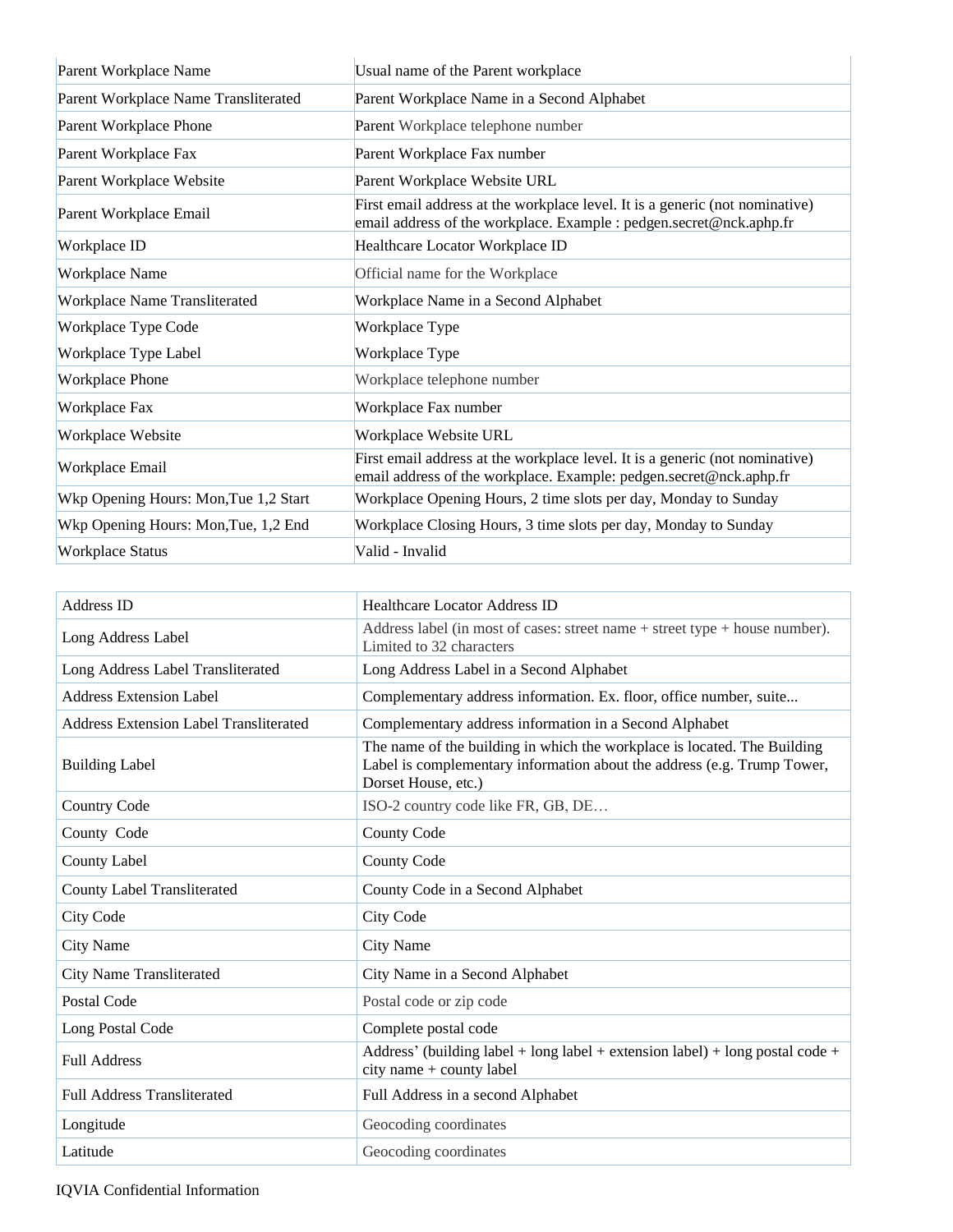| Geocoding Position Level | Indicates the precision level of coordinates x,y Ex: Map point, Street point,<br>city point etc                                                    |
|--------------------------|----------------------------------------------------------------------------------------------------------------------------------------------------|
| Address Phone            | International telephone of the healthcare organization                                                                                             |
| <b>Address Fax</b>       | Primary fax number of the workplace                                                                                                                |
| Address Website          | URL (Uniform Resource Locator) of the workplace website. Example :<br>http://hopital-necker.aphp.fr/                                               |
| Address Email            | First email address at the workplace level. It is a generic (not nominative)<br>email address of the workplace. Example: pedgen.secret@nck.aphp.fr |

**2. Healthcare Locator Database Access by Licensee's Customers.** The following standard set of information is made available for the users of Licensee Applications:

| <b>INDIVIDUAL DATA</b>              |                                                                                                                                                                                                                                                                                                                                     |
|-------------------------------------|-------------------------------------------------------------------------------------------------------------------------------------------------------------------------------------------------------------------------------------------------------------------------------------------------------------------------------------|
| <b>DATA ATTRIBUTE</b>               | <b>DEFINITION</b>                                                                                                                                                                                                                                                                                                                   |
| Title Label                         | Professional Title of the Healthcare Professional (HCP). Ex. Doctor, Professor or Courtesy title<br>(Mr., Mrs., Miss) Code                                                                                                                                                                                                          |
| <b>First Name</b>                   | <b>Individual's First Name</b>                                                                                                                                                                                                                                                                                                      |
| <b>First Name Transliterated</b>    | Individual's First Name in a Second Alphabet                                                                                                                                                                                                                                                                                        |
| <b>Last Name</b>                    | Individual's Last Name                                                                                                                                                                                                                                                                                                              |
| <b>Last Name Transliterated</b>     | Individual's Last Name in a Second Alphabet                                                                                                                                                                                                                                                                                         |
| Middle Name                         | Individual's Middle Name                                                                                                                                                                                                                                                                                                            |
| Middle Name Transliterated          | Individual's Middle Name in a Second Alphabet                                                                                                                                                                                                                                                                                       |
| <b>Individual Full Name</b>         | Individual's Full Name (including the country related combination of Title, First Name, Middle Name,<br>Last Name, Nick Name, Suffix Name and Initials).                                                                                                                                                                            |
| Individual Full Name Transliterated | Individual's Full Name in a Second Alphabet                                                                                                                                                                                                                                                                                         |
| Professional Type Label             | The primary means of identifying a healthcare professional. Ex. Physician, Dentist, Nurse,<br>Administrator                                                                                                                                                                                                                         |
| Spoken Languages                    | Healthcare Professional spoken languages                                                                                                                                                                                                                                                                                            |
| Specialty Label 1                   | Primary specialty practiced by the healthcare professional. In most cases, it is the officially recognized<br>specialty in which the healthcare professional graduated. However, because this field is mandatory in<br>Healthcare Locator, some individuals have a default primary specialty which is not officially<br>recognized. |
| Specialty Label 2                   | Other specialty practiced by the healthcare professional.                                                                                                                                                                                                                                                                           |
| Specialty Label 3                   | Other specialty practiced by the healthcare professional.                                                                                                                                                                                                                                                                           |
| Specialty Label 4                   | Other specialty practiced by the healthcare professional.                                                                                                                                                                                                                                                                           |
| Specialty Label 5                   | Other specialty practiced by the healthcare professional.                                                                                                                                                                                                                                                                           |
| Preferred spoken language Label     | Preferred spoken language of the healthcare professional                                                                                                                                                                                                                                                                            |
| Spoken language Label 1             | Language spoken by HealthCare Professional                                                                                                                                                                                                                                                                                          |
| Spoken language Label 2             | Other Language spoken by HealthCare Professional                                                                                                                                                                                                                                                                                    |
| Spoken language Label 3             | Other Language spoken by HealthCare Professional                                                                                                                                                                                                                                                                                    |
| Spoken language Label 4             | Other Language spoken by HealthCare Professional                                                                                                                                                                                                                                                                                    |
| Spoken language Label 5             | Other Language spoken by HealthCare Professional                                                                                                                                                                                                                                                                                    |
| National Health System Label        | defines the status of the Healthcare Professional (HP) towards the NHS, in term of pricing,<br>reimbursement.                                                                                                                                                                                                                       |
| <b>Individual Status</b>            | Valid - Invalid                                                                                                                                                                                                                                                                                                                     |

| <b>ACTIVITY - AFFILIATION</b> |                   |
|-------------------------------|-------------------|
| <b>DATA ATTRIBUTE</b>         | <b>DEFINITION</b> |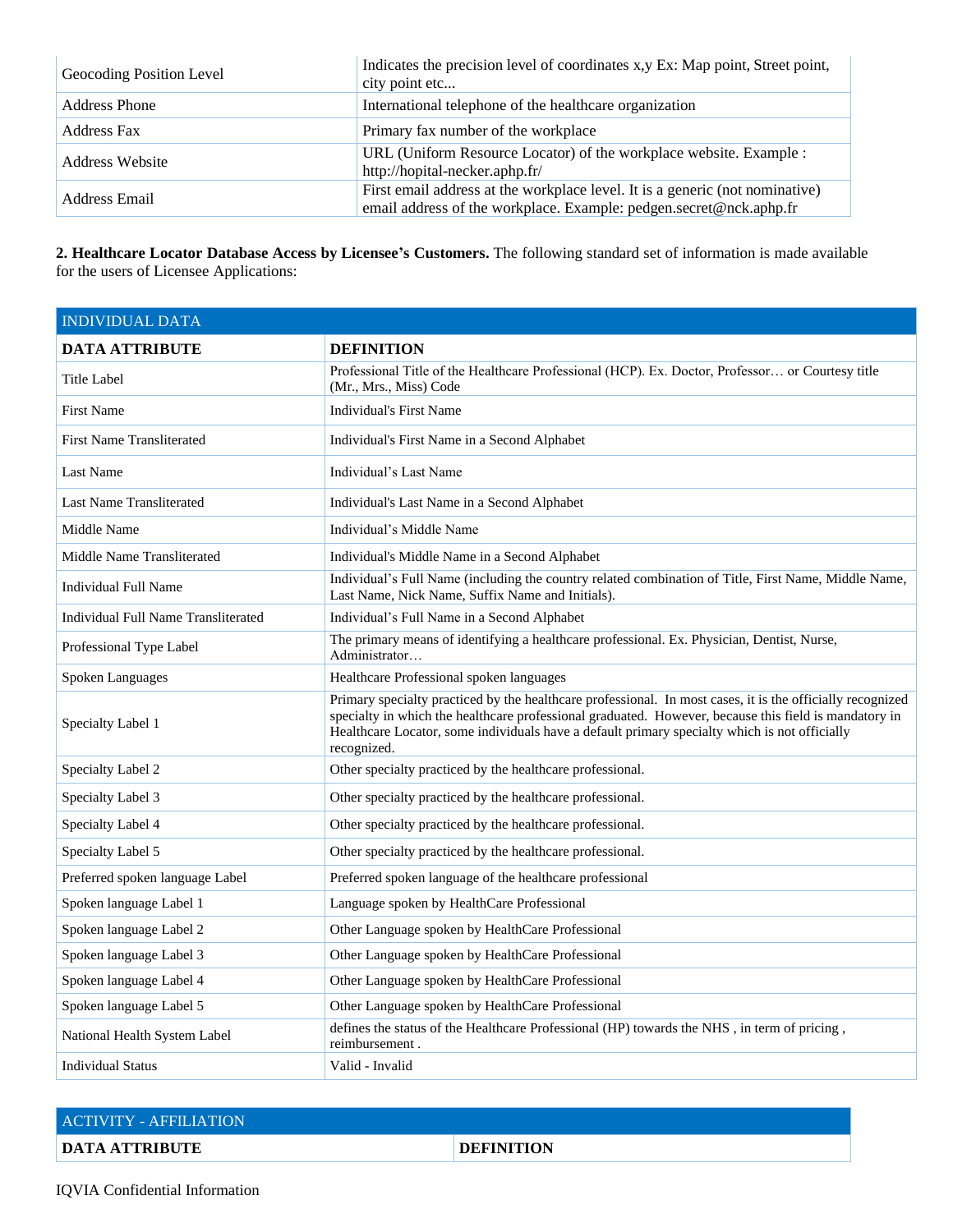| Role Label                                        | Identifies the health professional's role at a workplace. Ex.<br>Director, Manager Depending on the workplace type, this<br>field can be mandatory or not                                                                         |
|---------------------------------------------------|-----------------------------------------------------------------------------------------------------------------------------------------------------------------------------------------------------------------------------------|
| Primary Activity                                  | Activity where the healthcare professional spends most of<br>his/her time and is therefore more likely to be seen or visited                                                                                                      |
| <b>Activity Phone</b>                             | International Phone number of the healthcare professional at<br>a workplace.                                                                                                                                                      |
| <b>Activity Fax</b>                               | Primary fax number of the healthcare professional at a<br>workplace                                                                                                                                                               |
| <b>Activity Website</b>                           | Web site of the HCP at a workplace                                                                                                                                                                                                |
| <b>Consultation Price</b>                         | <b>Consultation Price</b>                                                                                                                                                                                                         |
| Individual Status in Host Application             | HealthCare Professional status on the application that<br>integrates the SDK (Opt-in: HCP is recorded in Application's<br>database, None: No specific information, Opt-out: HCP has<br>asked to be opt-out from this application) |
| <b>Appointment Application</b>                    | Solution used by patients to take appointment with the<br>healthcare professional                                                                                                                                                 |
| Act Opening Hours : Mon, Tue 1,2,3,4 Start        | The Healthcare Professional receives the patients from this<br>time (HHMM format) for a Period in the year, a Day in the<br>week and a Period in the day                                                                          |
| Act Opening Hours: Mon, Tue, 1,2,3,4 End          | The Healthcare Professional receives the patients until this<br>time (HHMM format) for a Period in the year, a Day in the<br>week and a Period in the day                                                                         |
| Act Opening Hours : Mon, Tue, 1,2,3,4 Appointment | The Health care Professional receives the patients by<br>appointment for a day in the week and a period in the day                                                                                                                |
| <b>Activity Status</b>                            | Valid - Invalid                                                                                                                                                                                                                   |

| WORKPLACE - ORGANIZATION - ACCOUNT    |                                                                                                                                                     |  |
|---------------------------------------|-----------------------------------------------------------------------------------------------------------------------------------------------------|--|
| <b>DATA ATTRIBUTE</b>                 | <b>DEFINITION</b>                                                                                                                                   |  |
| Parent Workplace Name                 | Usual name of the Parent workplace                                                                                                                  |  |
| Parent Workplace Name Transliterated  | Parent Workplace Name in a Second Alphabet                                                                                                          |  |
| Parent Workplace Phone                | Parent Workplace telephone number                                                                                                                   |  |
| Parent Workplace Fax                  | Parent Workplace Fax number                                                                                                                         |  |
| Parent Workplace Website              | Parent Workplace Website URL                                                                                                                        |  |
| Parent Workplace Email                | First email address at the workplace level. It is a generic (not nominative)<br>email address of the workplace. Example : pedgen.secret@nck.aphp.fr |  |
| <b>Workplace Name</b>                 | Official name for the Workplace                                                                                                                     |  |
| <b>Workplace Name Transliterated</b>  | Workplace Name in a Second Alphabet                                                                                                                 |  |
| Workplace Type Label                  | Workplace Type                                                                                                                                      |  |
| <b>Workplace Phone</b>                | Workplace telephone number                                                                                                                          |  |
| Workplace Fax                         | Workplace Fax number                                                                                                                                |  |
| Workplace Website                     | Workplace Website URL                                                                                                                               |  |
| Workplace Email                       | First email address at the workplace level. It is a generic (not nominative)<br>email address of the workplace. Example: pedgen.secret@nck.aphp.fr  |  |
| Wkp Opening Hours: Mon, Tue 1,2 Start | Workplace Opening Hours, 2 time slots per day, Monday to Sunday                                                                                     |  |
| Wkp Opening Hours: Mon, Tue, 1,2 End  | Workplace Closing Hours, 3 time slots per day, Monday to Sunday                                                                                     |  |
| <b>Workplace Status</b>               | Valid - Invalid                                                                                                                                     |  |